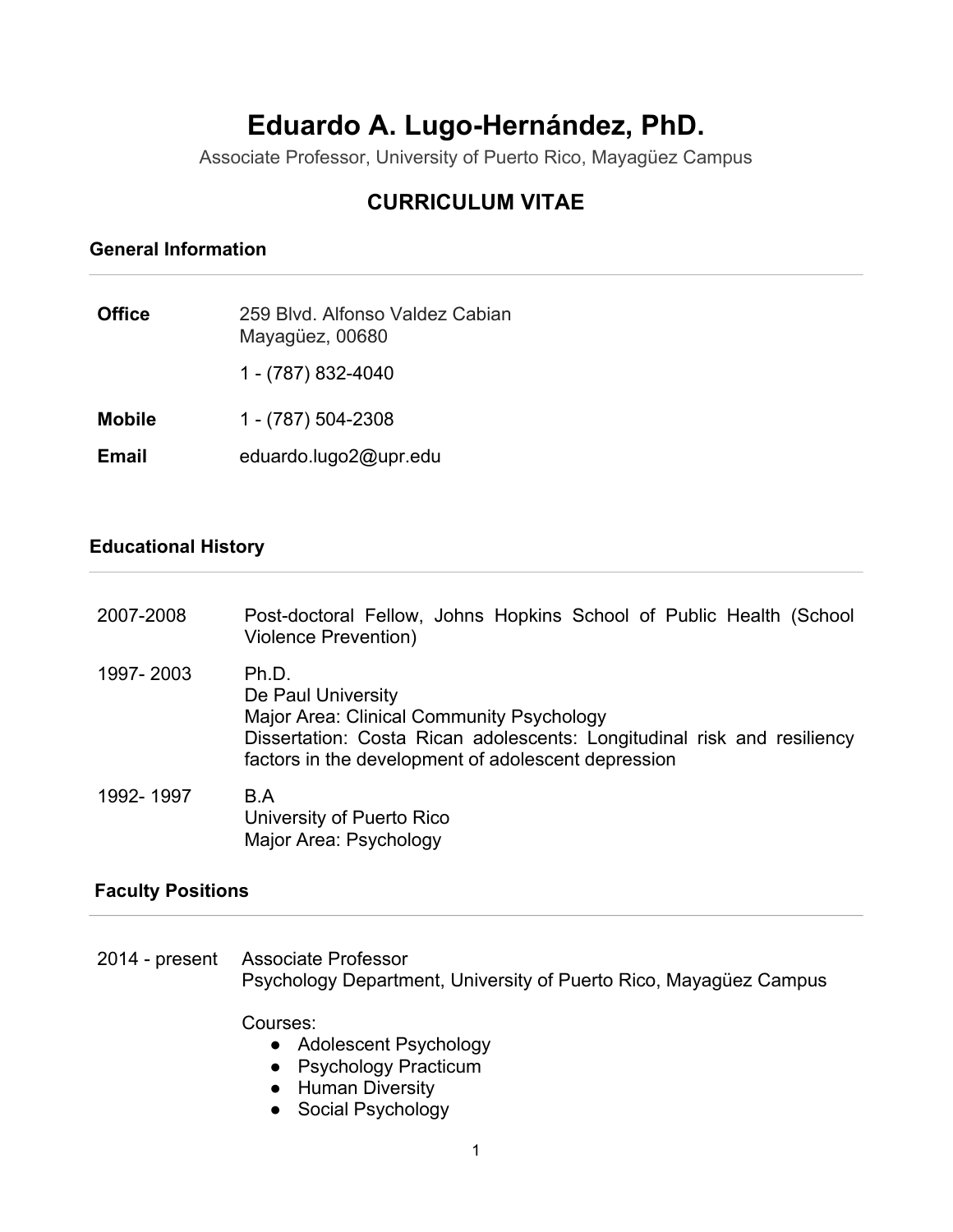- Introduction to Psychology
- Theories of Personality
- Research Seminar

# 2015 - 2019 Adjunct Faculty Ph.D. Clinical Psychology Program, Ponce Health Science University • Psychology and Public Policy

- 2013 2014 Associate Researcher Social Sciences Research Center, Universidad de Puerto Rico, Río Piedras Campus
- 2009 2013 Assistant Professor School of Human and Social Sciences, Universidad del Este Courses:
	- Research Methods for Social Workers
	- Undergraduate Research
	- Student Development Seminar

# **Institutional Commendations and Services**

| 2016 - 2017  | Campus Sexual Harassment Research Project<br><b>Psychology Department</b><br>Appointed by the Chancellor |
|--------------|----------------------------------------------------------------------------------------------------------|
| 2015-Present | Professional development and continuous education<br>Coordinator                                         |
| 2015-Present | Ad Hoc Committee for Intramural Practice                                                                 |
| 2011-2013    | Undergraduate Research Board, Universidad del Este<br>President                                          |
| 2011-2013    | Institutional Review Board, Sistema Universitario Ana G. Méndez<br>Member                                |

### **Community Organizing and Engagement**

2017 - Present Executive Director, Impacto Juventud GC Inc.

**Projects** 

● Aula en la Montaña

*Non-profit organization that promotes civic and political participation of youth. It offers, from a decolonial, feminist and anti-racist perspective, opportunities of insertion in spaces of*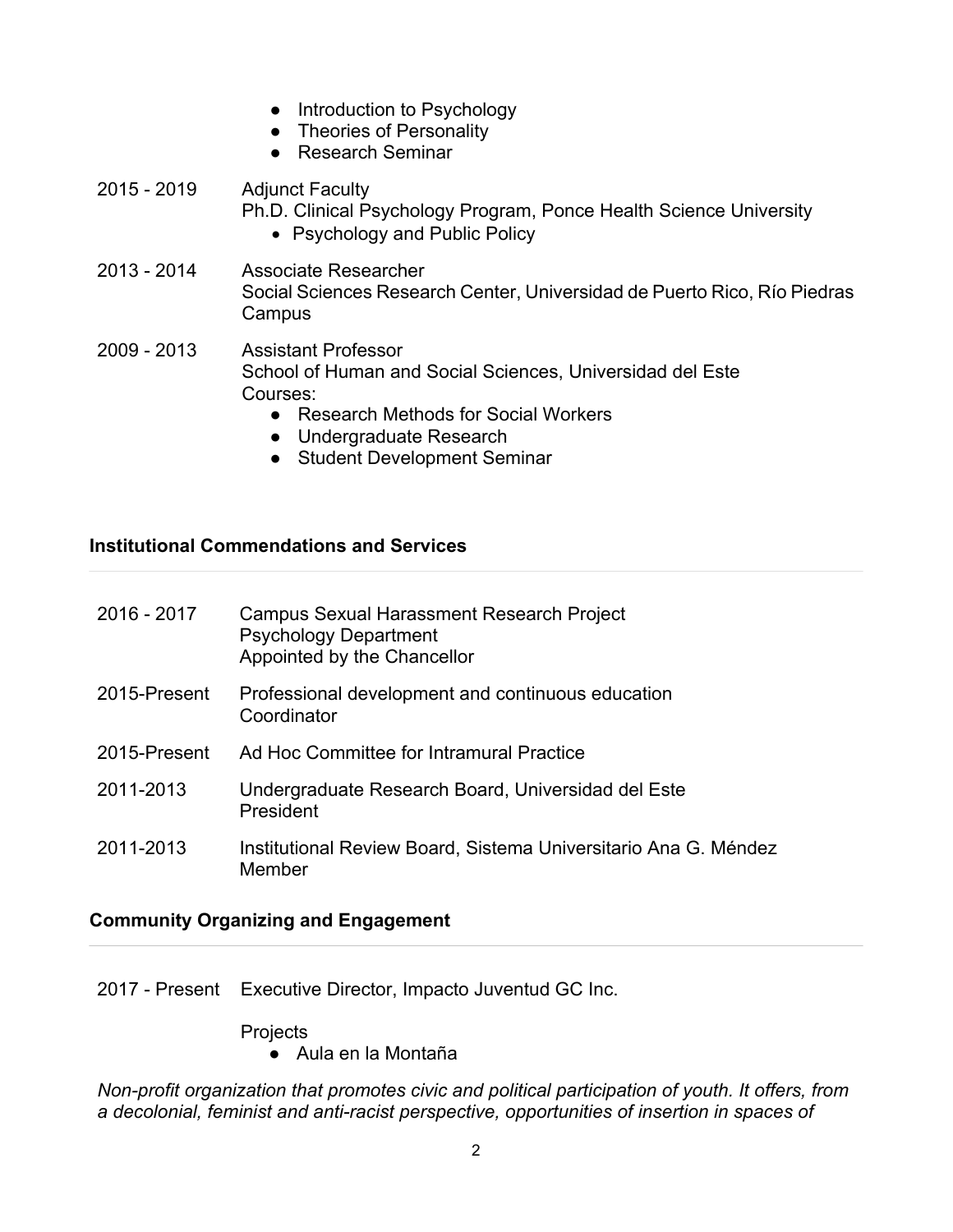*social change to young people between 15 and 25 years old.*

*Aula en la Montaña: Project aiming to offer academic and socioemotional support to children in vulnerable sectors of the town of Peñuelas, Puerto Rico from a transformative paradigm with citizen participation.*

### **Consultation**

2012-2013 World Bank Education and Resilience Project Honduras

## **Research Support**

| 2017-2018                                                                                                                                                                                                                    | Rico Clinical<br>Puerto<br><b>Research Consortium</b>                         |       | and Translational | Principal Investigator    |
|------------------------------------------------------------------------------------------------------------------------------------------------------------------------------------------------------------------------------|-------------------------------------------------------------------------------|-------|-------------------|---------------------------|
| Project to study father's involvement in the pediatric care of their children diagnosed with<br>chronic conditions.                                                                                                          |                                                                               |       |                   |                           |
| 2017                                                                                                                                                                                                                         | <b>Research Seed Fund</b><br>University of Puerto<br>Campus                   | Rico, | Mayaguez          | Principal Investigator    |
| Project to study father's role in children's pediatric care.                                                                                                                                                                 |                                                                               |       |                   |                           |
| 2015 - Present                                                                                                                                                                                                               | <b>National Science Foundation</b>                                            |       |                   | Co-investigator           |
| Interdependent Electric and Cloud Services for Sustainable, Reliable, and Open Smart Grids.<br>This transdisciplinary project investigates the acceptance and sustainability of microgrids as<br>an energy alternative       |                                                                               |       |                   |                           |
| 2009-2013                                                                                                                                                                                                                    | <b>RIMI-VIAS Project</b>                                                      |       |                   | <b>Associate Director</b> |
| Violence Prevention and Asthma Reduction in Elementary School Children<br>This project had the goal of developing a violence prevention program using a Community-<br>Based Participatory approach.                          |                                                                               |       |                   |                           |
| 2012-2013                                                                                                                                                                                                                    | Junta de Investigación Subgraduada<br>Universidad del Este Institutional Fund |       |                   | Principal Investigator    |
| The goal of this study was to develop a research training course for 5th and 6th grade<br>students. After receiving training, children were part of the research team to investigate<br>violence prevention in their schools |                                                                               |       |                   |                           |

2008- 2009 Higher Education Council **Principal Investigator** Principal Investigator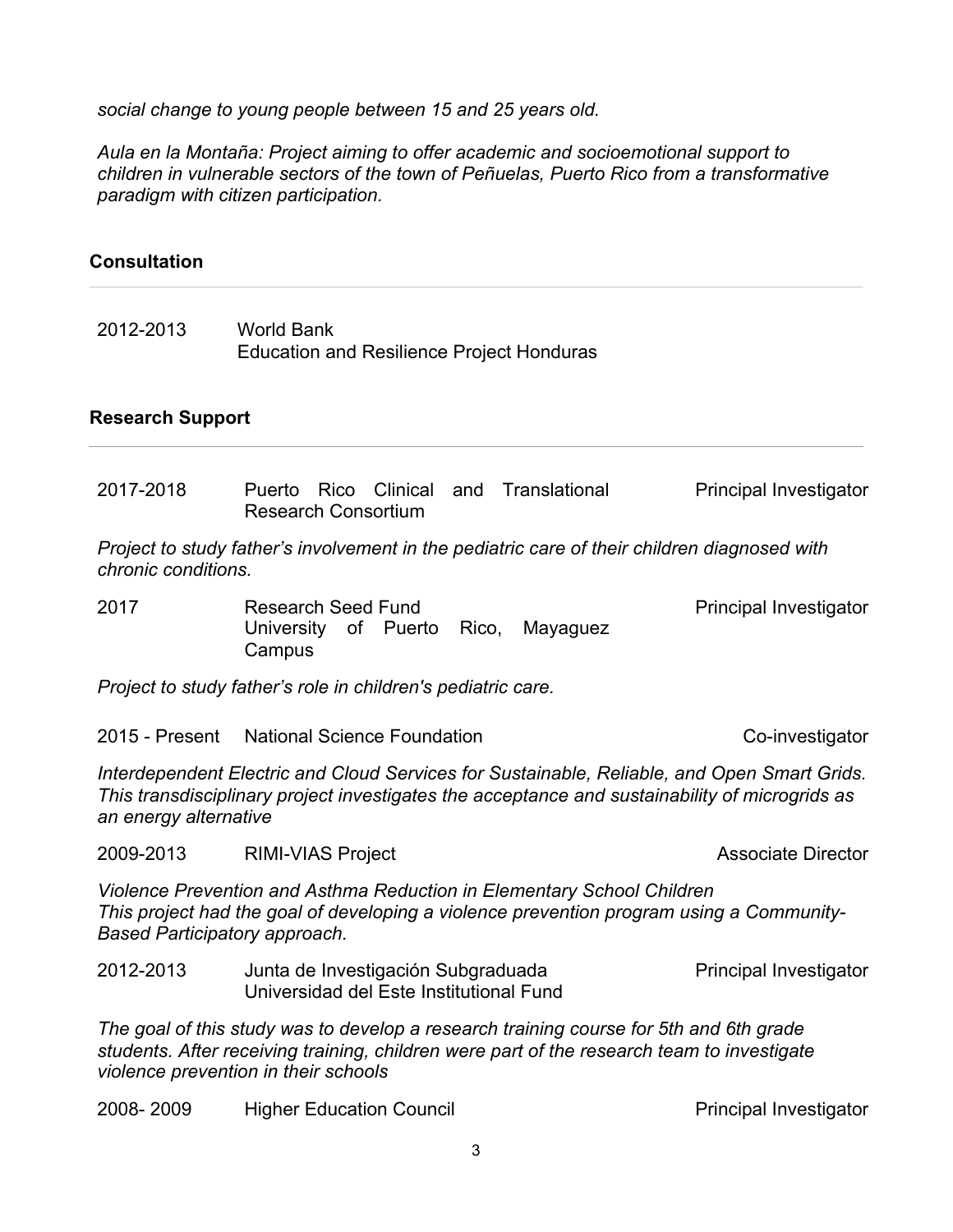#### Puerto Rico Government

*The goal of this study was to evaluate the scientific productivity of the faculty at psychology graduate programs in Puerto Rico. Results allowed the development of public policy recommendations to facilitate the publication process for psychology faculty members.*

Associate Director

2007-2009 National Institute of Mental Health Latino COR: Training in Biopsychological Research T34- MH19134

*The major objective of the Hispanic COR is to promote an increase in the number of Puerto Rican students admitted to doctoral programs in mental health and HIV-AIDS research.*

2005-2006 Committee for the Advancement of Professional Practice Grant American Psychological Association Co-investigator

*Increasing Participation of Psychologists in Public Policy in Puerto Rico - The main objective of this grant was to develop a continuing education course to train Puerto Rican psychologists for participation in public policy.* 

2005-2007 Institutional Funds for Research University of Puerto Rico, Rio Piedras **Consultant** 

*Public Policy: Participation of Social Scientists- The goal of this project was to explore levels of participation of Puerto Rican psychologists and social workers in public policy. This study also evaluated graduate programs and their course offering in this area of intervention.* 

2005-2006 Center for Social Sciences Research College of Social Science, University of Puerto Rico Co-investigator

*Psychology and the legislature: A promising relationship? - The goal of this project was to investigate the perception that legislators and consultants have of psychologists and evaluate their perception about how we can contribute to the legislative process.* 

### **Fellowships**

2000-2002 NIH Research Supplement for Underrepresented Minorities

1997- 2000 American Psychological Association Minority Fellowship

### **International Research Experience**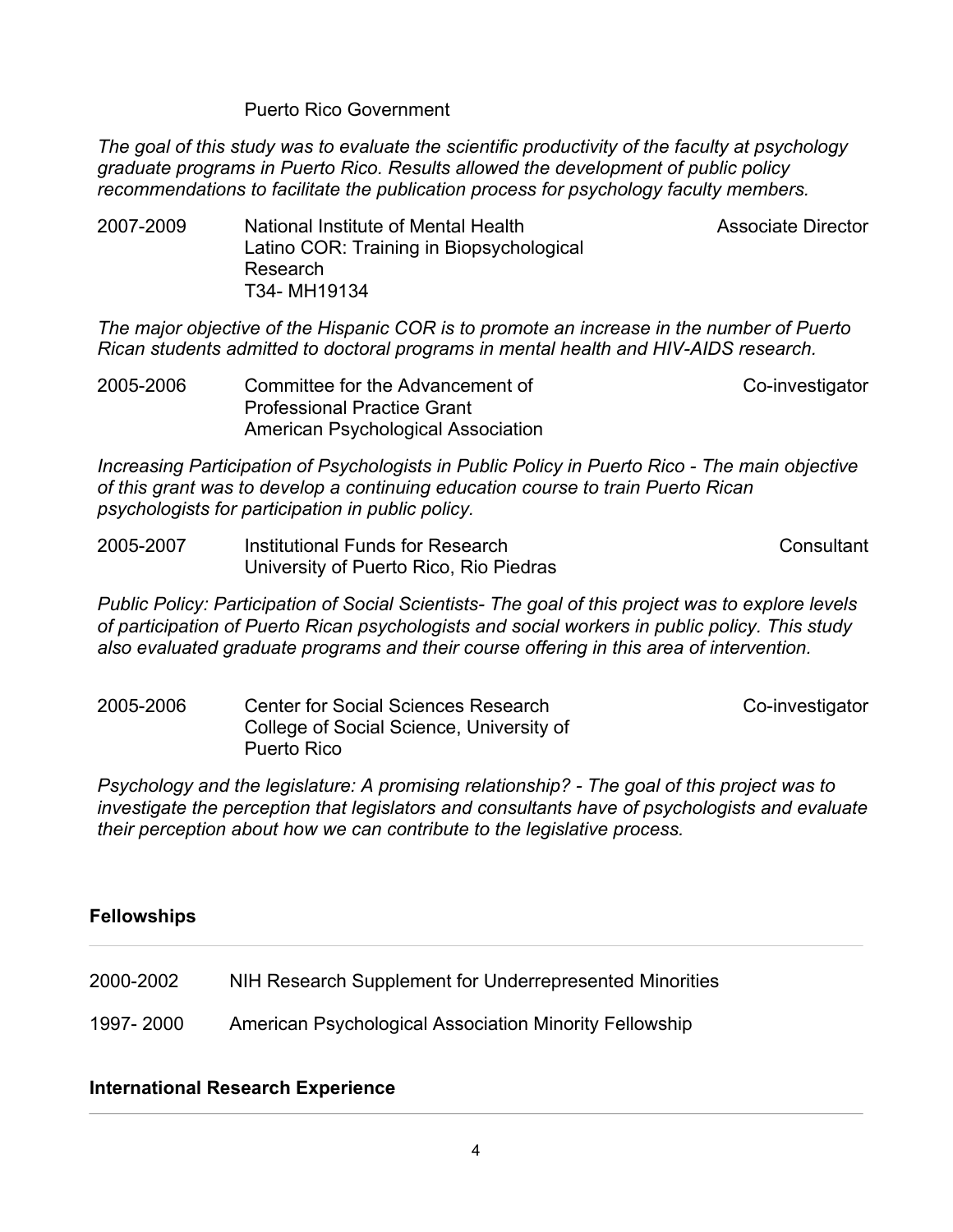2000- 2002 Research Associate, University of Michigan National Institute of Health Supplement for Underrepresented Minorities Research Project: Functional Significance in Early Iron-Deficiency

## **Peer Review Publications**

- Salas, A. & **Lugo Hernández, E**. (In Progress). Knowledge, attitudes and acceptance of renewable energy in college students.
- Serrano-García, I., **Lugo-Hernández, E.** (2016). Involving psychologists in public policy in Puerto Rico: Processes and Results. *Global Journal of Community Psychology Practice*, 7(1S), 1-14.
- **Lugo Hernández, E**, Baez, L., Rosa-Rodríguez, Y., Santos, A. & Medina, N. (2016). Why adult views matter: School personnel perspectives about child school participation. *Revista Puertorriqueña de Psicología*, 27(2), 292-302.
- Taylor, J.J., Grant, K.E., Amrhein, K., Carter, J.S., Farahmand, F., Harrison, H., Thomas, K.J., Carleton, R.A., **Lugo-Hernández, E.** & Katz, B.N. (2014). The manifestation of depression in the context of urban poverty: A factor analysis of the Children's Depression Inventory in low-income urban youth. Psychological Assessment, Vol *26*(4), 1317-1332.
- **Lugo-Hernández, E.** (2013). Acción y transformación para la prevención de la violencia escolar. *Revista Puertorriqueña de Psicología*, *24* (1), p. 1-15.
- **Lugo-Hernández, E.**., Baez, L., Medina, N. & Santiago, C. (2011). El proyecto VIAS: Acción y transformación para la prevención de la violencia escolar a través de la investigación basada en la participación. *Ámbitos de Encuentro*, *4* (1), 125-153.
- Serrano-García, I., Chévere, K., Cabrera, M., **Lugo Hernández, E.**, Canales, M., & Vigo, M. (2008). Psicología y legislatura: Relación prometedora. *Revista de Ciencias Sociales*, *19*, 70-99.
- Serrano-García, I., Chévere, K., Cabrera, M., & **Lugo Hernández, E.** (2008). Psicología social-comunitaria y política pública: ¿Que piensan en la legislatura de nuestra profesión? *Revista Ciencias de la Conducta, 23*, 153-191.
- **Lugo Hernández, E.**, García, G, & Díaz, L. (2005). Psicólogos y psicólogas en Puerto Rico: ¿Quiénes participan en política pública y por qué? *Revista Puertorriqueña de Psicología, 16*, 191-217.
- **Lugo Hernández, E**. & Martínez, F. (2005) ¿Qué hacer para fomentar la participación de los psicólogos y psicólogas en política pública?: Recomendaciones. *Revista Puertorriqueña de Psicología, 16,* 281-297.

### **Book Chapters**

**Lugo-Hernández, E.**. (2013). Fomentando aprendizaje significativo a través de la mentoría en la investigación. In I. Serrano-García, WC., Rodríguez Arocho, J. Bonilla Mojica, T. García Ramos, LE Maldonado Feliciano, S., Pérez López, CI. Rivera Lugo. *El reto de la educación universitaria: experiencias desde la psicología*. Asociación de Psicología de Puerto Rico, San Juan: Puerto Rico.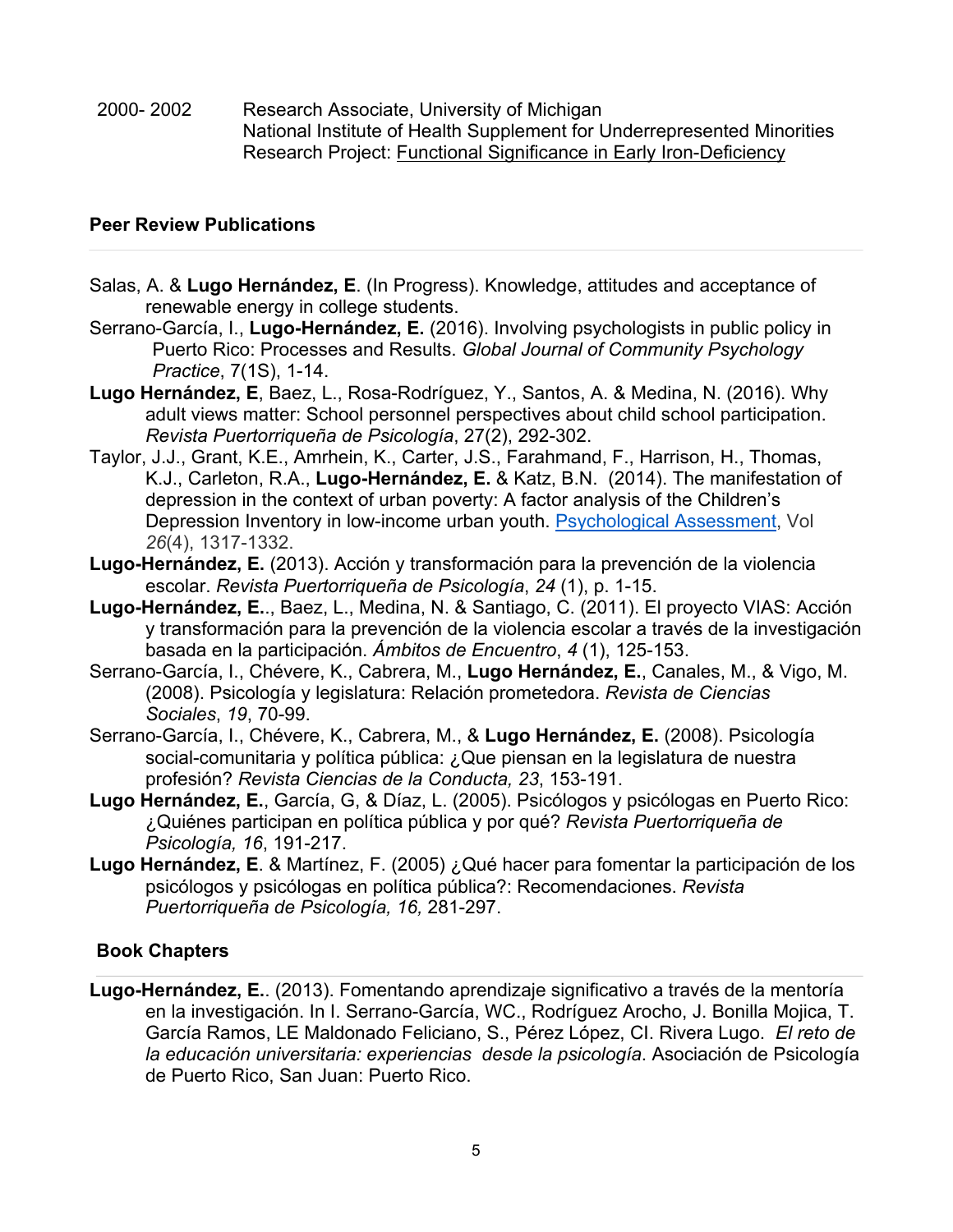Canino, M.J., **Lugo Hernández, E**., Díaz Meléndez, L., Vélez Pérez, D., Carvallo Messa, V., & Serrano-García, I., (2008). Encuesta de la participación de trabajadoras y trabajadores sociales en la política pública de Puerto Rico. In N.M. Burgos Ortiz & J. Benítez Nazario (Eds.), *Política social y trabajo social: Comunidades y políticas sociales entre la academia y la práctica cotidiana*. Proyecto Atlantea, San Juan, PR.

#### **Keynote Conferences**

- Lugo Hernández, E.. (2021). Testimonios of Afro-Latinx Psychologists. Keynote presentation at the National Latinx Psychology Association.
- Lugo Hernández, E.., Bustillo, A., González, Z, & López, R. (November, 2018). Sinergía: Hacia un quehacer psicológico creativo para inspirar vidas. Presented at the 65<sup>th</sup> Annual Puerto Rico Psychology Association in Ponce, Puerto Rico.

#### **Invited Addresses**

- Lugo Hernández, E.., Ramos, G & Rivera, J (2021). Promoviendo la paz a través de la participación ciudadana y política de la juventud [Promoting Peace through youth civic and political participation]. Oral presentation at the 2020 Ciclo Tejiendo Cultura(s) de Paz.
- Lugo Hernández, E.. (2013). *Engaging children as research partners to improve mental health outcomes*. Invited address at the Annual Convention of the American Psychological Association, Honolulu, Hawaii.
- Lugo Hernández, E.. (2012). Research as a teaching strategy. Documentary: Participatory Action Research and violence in the school context [La investigación como estrategia de formación and Presentación de documental: La IAP y la violencia en el contexto escolar.] XIV Congreso de Creación e Investigación Académica, UPR Ponce.
- Lugo Hernández, E.. (2010). The need for a National project to prevent intrafamiliar violence. [La necesidad de un proyecto de país para entender y prevenir la violencia intrafamiliar.] Intrafamily Symposium, Universidad del Este, Carolina, PR.

#### **Presentations**

- Lugo Hernández, E.., Rivera, J. & Ramos, G. (2021). Hacia un modelo decolonial y promotor de bienestar en programas de bachillerato: El caso de Impacto Juventud [Toward a decolonial and well-being model of training in psychology bachelor's degree programs: The Case of Impacto Juventud]. Oral presentation at the 67<sup>th</sup> Annual Convention Puerto Rico Psychological Association.
- Calderon, K., Martínez, E. & Lugo Hernández, E. (2021). Voto con Conciencia: El rol de la psicología en los procesos electorales [Voto con Conciencia: The role of psychology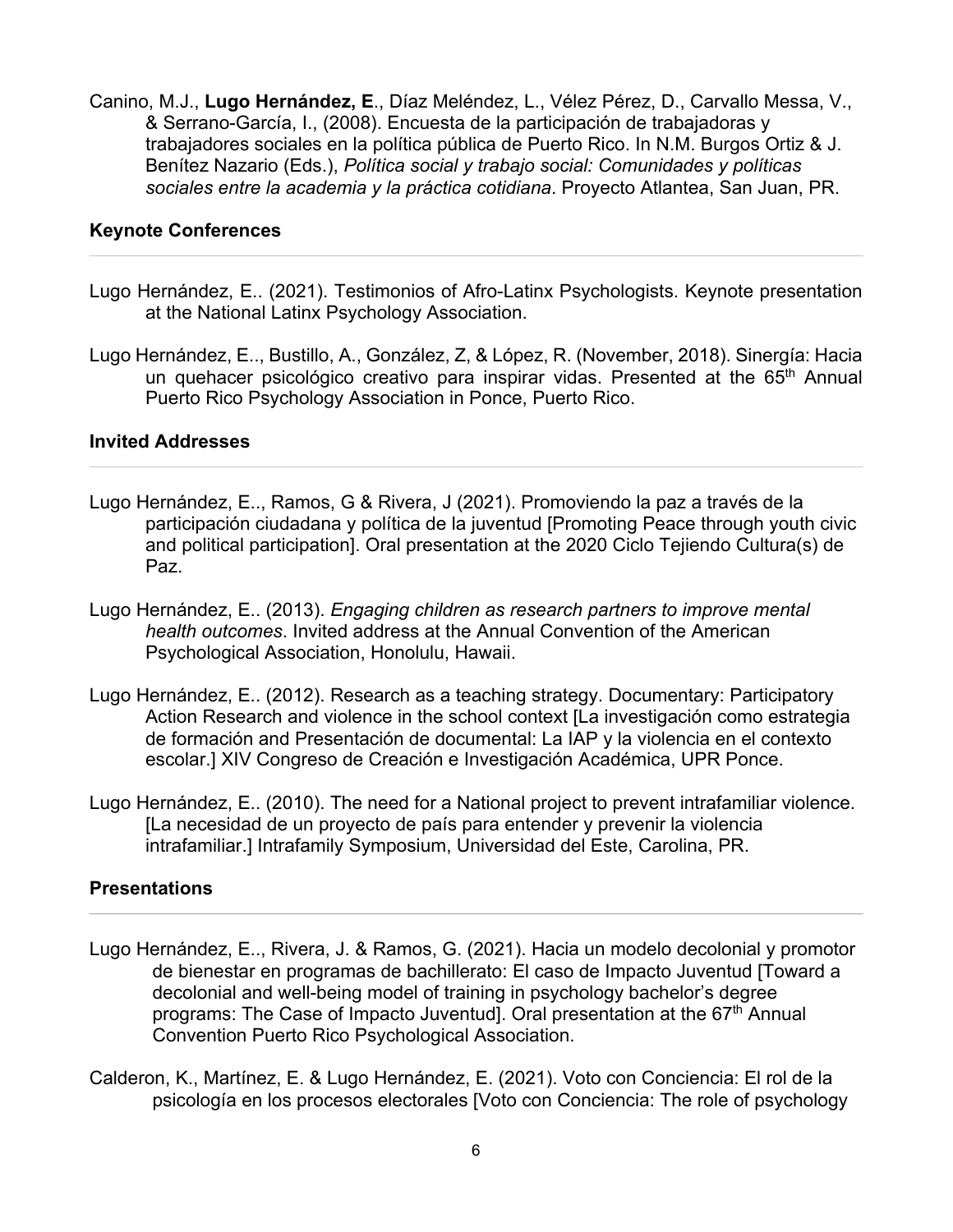in electoral processes]. Oral presentation at the  $67<sup>th</sup>$  Annual Convention Puerto Rico Psychological Association.

- Lugo Hernández, E.., Castillo, J. & Silva, E. (2021). La pertinencia de la psicología al Puerto Rico moderno. [The relevance of psychology to modern Puerto Rico.] Oral presentation at the 67<sup>th</sup> Annual Convention Puerto Rico Psychological Association.
- Lugo Hernández, E. (2018). Social media and visual methods as promoters of youth civic participation. [Las redes sociales y los métodos visuales como promotores de la participación ciudadana en jóvenes.] Oral presentation at the 2da Conferencia Avances en Investigación y Acción con la Niñez y Juventud.
- Torres, N., Amador, P. & Lugo Hernández, E. (2018). Father's role in pediatric care and the construction of masculinity. [El rol del padre en el tratamiento pediátrico y construcción de la masculinidad.] Poster presentation at the 2da Conferencia Avances en Investigación y Acción con la Niñez y Juventud.
- Rodríguez, E., Méndez, R. & Lugo Hernández, E. (2018). Sexual Harassment in academia: Prevalence at the UPR Mayaguez [Hostigamiento Sexual en la Academia: Prevalencia en la UPR, Recinto de Mayagüez] Oral presentation at the 65<sup>th</sup> Annual Convention Puerto Rico Psychological Association.
- Pérez-Lugo, M., Ortiz-García, C. & Lugo-Hernández. E. (2016). Interdependent social, political, and technological systems: A new model for Smart-Grids and energy transformations. Oral presentation at BEHAVE 2016, Portugal.
- Lugo Hernández, E. (2015). The contribution of psychology to public policy. [La contribución de la psicología a la política pública.] Oral presentation at Ponce Health Science University.
- Lugo Hernández, E. Medina, N. & Santiago, C. (2012). A Community-Based Participatory Research Approach to School Violence Prevention. Poster presentation at the 2012 RCMI Symposium. San Juan, Puerto Rico.
- Lugo Hernández, E. Medina, N. & Santiago, C. (2012). A Community-Based Participatory Research Approach to School Violence Prevention. Poster presentation at the 2012 Summit on the Science of Eliminating Health Disparities. Baltimore, MD, USA.
- Lugo Hernández, E., Medina, N. & Santiago, C. (2012). Project VIAS: Violence and Asthma Health Disparity Network. Health Disparity and Community Based Participatory Research Symposium, Universidad del Este.
- Lugo Hernández, E.., Medina, N. & Báez, L. (2012). Research experiences in school contexts: Sharing Participatory Action Research initiatiatives. [Experiencias de investigación en contextos escolares: Compartiendo iniciativas de investigaciónacción.] Conversatorio en el Instituto de Investigaciones Interdisciplinarias, UPR Cayey.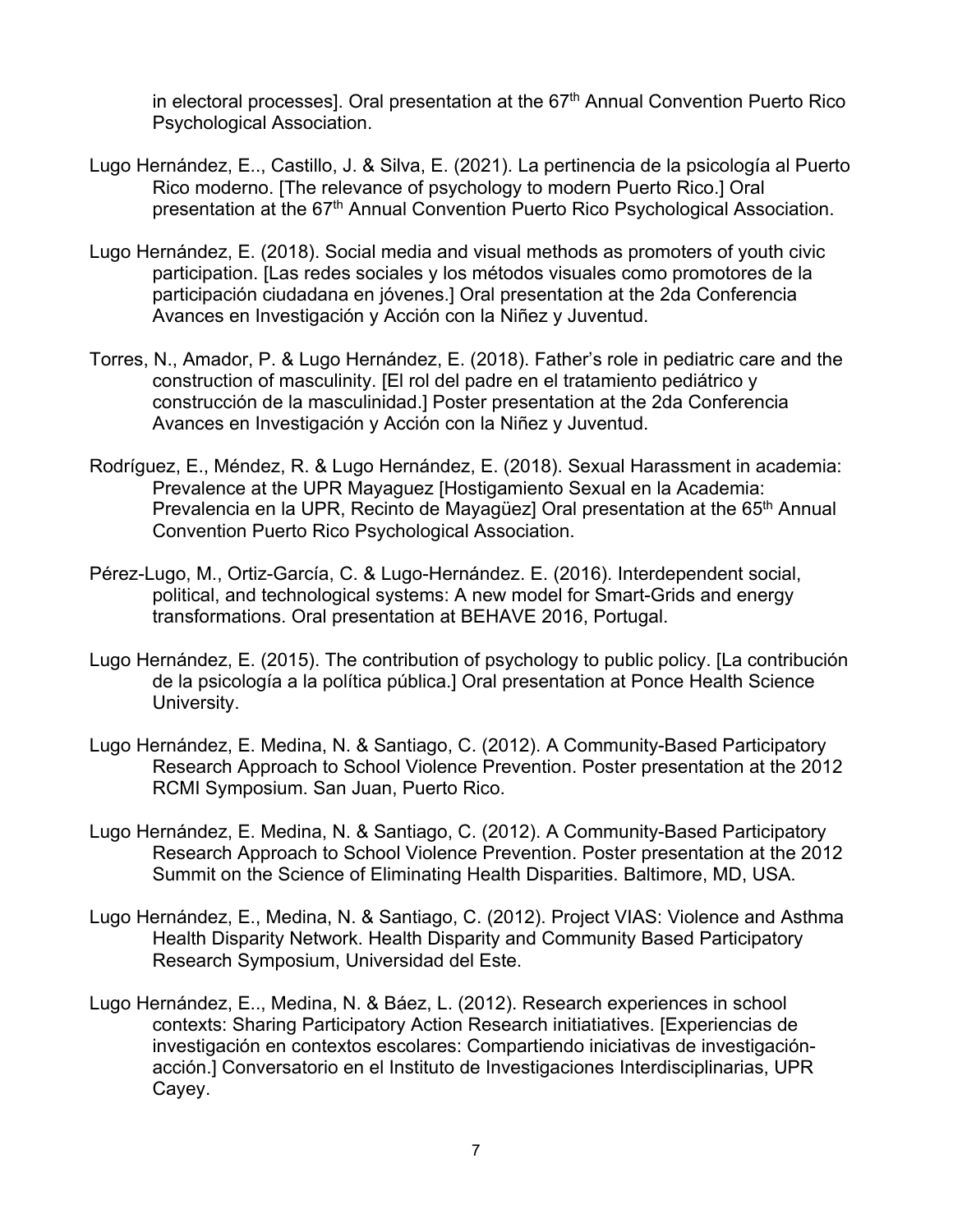- Lugo Hernández, E.., Báez, L. & Medina, L. (2012). Community-Based Participatory Research in Puerto Rico: Towards social action. [La Investigación Basada en la Participación Comunitaria en Puerto Rico: Acercamientos para la Acción Social.] 59na Convención Anual de la Asociación de Psicología de Puerto Rico. Río Grande, PR.
- Lugo Hernández, E., Medina, N. & Báez, L. (2011). Community-Based Participatory Reserch as a tool for transforming school violence. [La Investigación Acción Participativa como herramienta para la comprensión y transformación de la violencia escolar.] 12º Encuentro Internacional de Educación y Pensamiento Pontificia Universidad Católica de Ponce, PR.
- Lugo Hernández, E. (2011). Action and transformation for violence prevention through Community Based Participatory Research. Oral Presentation at the XXXV Interamerican Psychology Congress, Medellín, Colombia.
- Lugo Hernández, E. (2010). Unheard voices: Exploring factors that promote resilience for Costa Rican youth at-risk for depression. Oral presentation at the Pathways to resilience II conference: The social ecology of resilience, Halifax, Nova Scotia, Canada.
- Lugo Hernández, E., Lara, M. & López, F. (2010). The development of a technology diffusion Project to impmement Community-Based Participatory Research. [El desarrollo de un proyecto de difusión tecnológica para implantar la Investigación Acción Participativa.] Oral Presentation at the Puerto Rican Psychology Association Convention, San Juan, Puerto Rico.
- Lugo Hernández, E. & Massanet, B. (2010). What do we do after the Symposium? Generating strategies for violence prevention. [¿Y después del Simposio qué? Generando iniciativas para fomentar la prevención de violencia.] Oral Presentation at the Puerto Rican Psychology Association Convention, San Juan, Puerto Rico.
- Lugo Hernández, E. & Lara, M. (2010). School violence prevention and Community-Basd Participatory Research: Strengths and challenges in the community-university relationship. [La prevención de violencia escolar y la Investigación Acción Participativa: Fortalezas y retos desde la relación universidad-comunidad.] Oral presentation at the 8<sup>vo</sup> Congreso Educativo SUAGM.
- Lugo Hernández, E.., Serrano-García, I & Figueroa, M. (2009). The involvement of profesional organizations in public policy. [La inserción de las organizaciones profesionales en la política pública.] Panel presented at the XXXII Congreso Interamericano de Psicología in Guatemala City, Guatemala.
- Lugo Hernández, E. (2009). Proposals without colors: An example of involvement in public policy. [Las Propuestas sin colores: Ejemplo de inserción en política pública.] Oral presentation as part of a Panel presented at the XXXII Congreso Interamericano de Psicología in Guatemala City, Guatemala.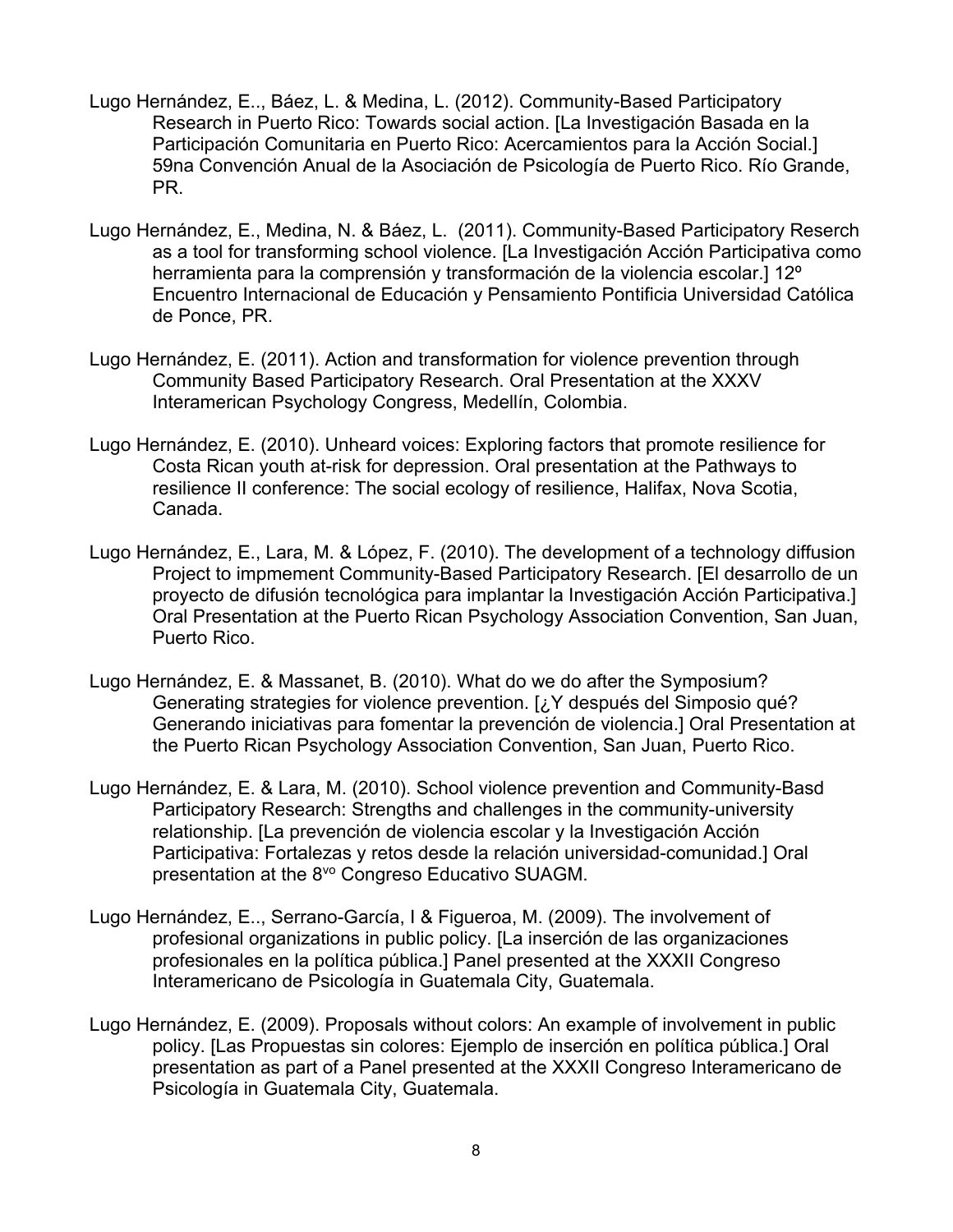- Pérez-Jiménez, D., Lugo Hernández, E., Ortiz Pons, N. (2008). Proposals withot colors: lived experiences, achievements, and lessons learned. [ Propuestas sin colores: Experiencias vividas, logros alcanzados y lecciones aprendidas.] Roundtable Discussion at the Puerto Rican Psychology Association Convention, San Juan, Puerto Rico.
- Soto, N. & Lugo Hernández, E. (2008). Students, young professionals and public policy…identifying opportunities. [El estudiantado, los (as) profesionales jóvenes y la política pública…identificando oportunidades.] Oral Presentation at the Puerto Rican Psychology Association Convention, San Juan, Puerto Rico
- Lugo Hernández, E.., Canino, MJ, Serrano-García, I. & Díaz, L. (2007, July). The contributions of Psychology and Social Work to public policy: convergence and divergence. [La Contribución de la Psicología y el Trabajo Social a la Política Pública: Convergencias y Divergencias.] Poster presentation at the XXXI Congreso Interamericano de Psicología in México City, México.
- Lugo Hernández, E.., Colón, A. & Serrano-García, I. (2006, October). Citizens or Professionals: Psychologists' Participation in Public Policy. Oral Presentation at the Puerto Rican Psychology Association Convention, San Juan, Puerto Rico.
- Lugo Hernández, E.., Colón, A., Siaca, Z. (2006, October). Generating strategies to strengthen psychology training in public policy. [Generando estrategias para fortalecer el adiestramiento de los y las psicólogos en política pública.] Roundtable Discussion at the Puerto Rican Psychology Association Convention, San Juan, Puerto Rico.
- Canino, M.J., Lugo Hernández, E.., & Serrano-García (2006, August). Participation of Social Work in public policy. [Participación del Trabajo Social en la Política Pública de Puerto Rico.] Oral Presentation at the Congreso Internacional de Escuelas de Trabajo Social, Santiago, Chile.
- Lugo Hernández, E.., Colón, A. & Serrano-García, I. (2006, July). Citizens or Professionals: Psychologists' Participation in Public Policy. Oral Presentation at the 26<sup>th</sup> International Congress of Applied Psychology, Athens, Greece.
- Serrano-García, I., Lugo Hernández, E.., & Díaz, L. (2006, July). Public policy and psychology: What to do and who's doing it. Oral Presentation at the 26<sup>th</sup> International Congress of Applied Psychology, Athens, Greece.
- Colón, A. & Lugo Hernández, E.. (2006, June). An innovative initiative to increase psychologist's participation in public policy. [Un Esfuerzo Innovador para Aumentar la Participación de los y las Psicólogos en Política Pública.] Poster presentation at the 1st International Community Psychology Conference, San Juan, PR.
- Serrano-García, I., Lugo Hernández, E.., & García, G. (2005, June). Public Policy and Psychologists in Puerto Rico: Who Participates and Why? Poster Presentation at the Biennial Conference of the Society for Community Research and Action.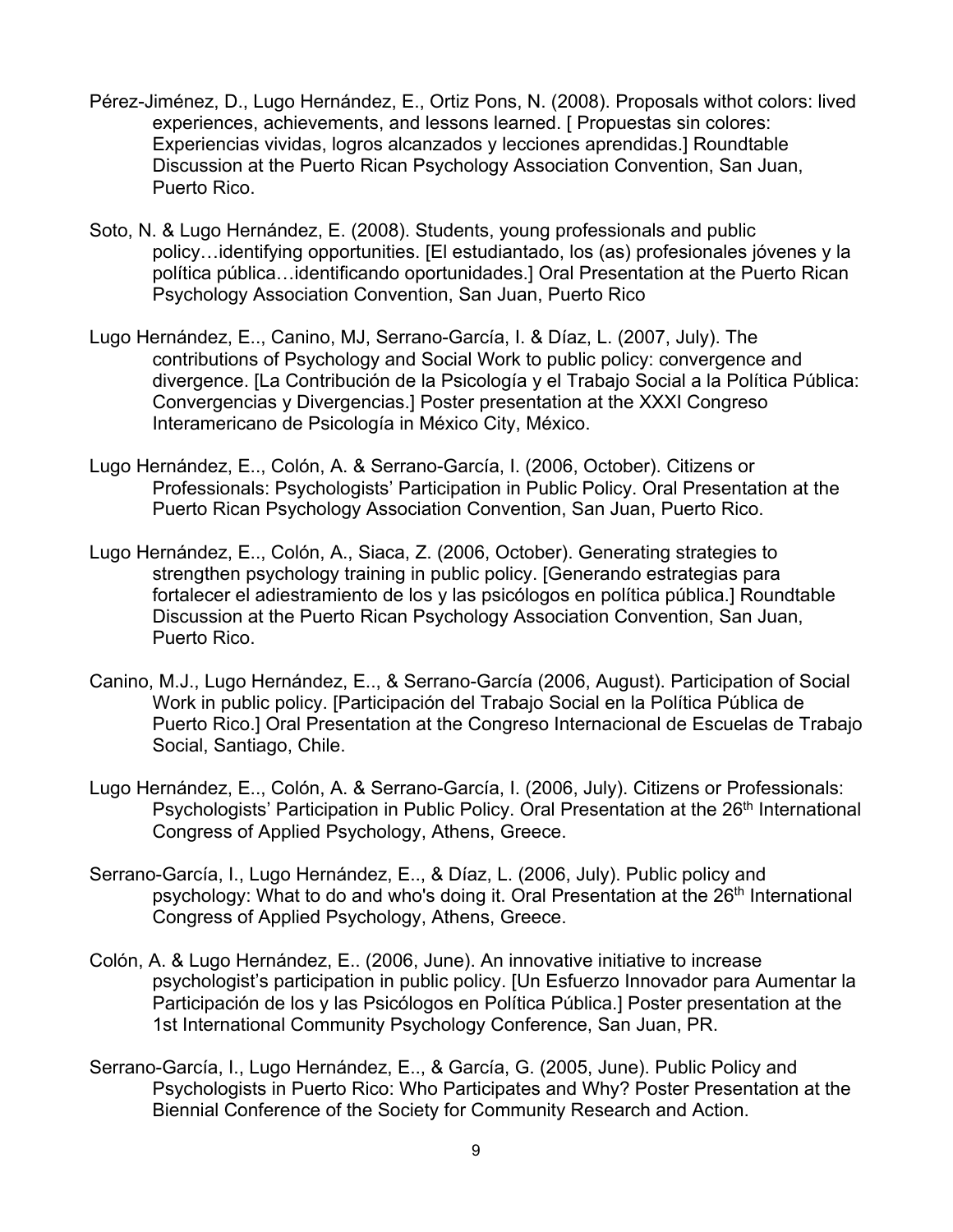- Lugo Hernández, E.. (2004, November). How does academic training influence psychologist's participation in public policy? [¿Cómo Influye la Formación Académica en la Participación de los/as Psicólogos en la Política Pública?] Oral Presentation at the Annual Convention of the Puerto Rican Psychology Association in Ponce, Puerto Rico.
- Lugo Hernández, E.. & Diaz, L. (2004, October). Religion and public policy in Puerto Rico. [La Religión y la Política Pública en Puerto Rico.] Poster Presentation at the Regional Convention of the Interamerican Psychological Society in Ciudad Guatemala, Guatemala.
- Lugo Hernández, E.. (2002, August). Maternal and childhood depression: Gender and sociocultural specific mediators in a Latin American Sample. Symposium at the 2002 APA Convention in Chicago, Illinois.
- Lugo Hernández, E.. (2001, August). Childhood Predictors of Adolescent Anxiety/Depression Symptoms in a Latin American Sample. Poster presentation at the 2001 APA Convention in San Francisco, California.
- Lugo Hernández, E.., Harper, G., Sánchez-Cesáreo M. (2001, June). Reclaiming the Dream: Training and Social Change in Latino Communities. Symposium at the 2001 Biennial Conference of the Society for Community Research and Action in Atlanta, Georgia.
- Lugo Hernández, E.. (2000, May). An Examination of Factors that Influence Urban African American Youth: Exposure to Violence, Aggression, Attachment, and Religiosity. Symposium at the 2000 Midwestern Psychological Association Conference in Chicago, Illinois.

### **Articles in Professional Bulletins**

- Lugo Hernández, E.. (2016). Psicología y política pública: logros y agendas pendientes. *Boletín APPR, 39* (1), p. 9-11.
- Lugo Hernández, E.. (Summer, 2010). Impacting public policy through State and Provincial Psychology Associations. The case of Puerto Rico. *The Forward*. Society for the Psychological Study of Social Issues.
- Figueroa, M. & Lugo Hernández, E.. (September, 2008). Organización de una conferencia de prensa: Reto para la divulgación. Boletín Asociación de Psicología de Puerto Rico.
- Lugo Hernández, E.. (April, 2008). Propuestas sin colores: De la visión a la implantación. Boletín Asociación de Psicología de Puerto Rico.
- Lugo Hernández, E.. (August, 2007). Vistas públicas: ¿Porque y como participar? Boletín Asociación de Psicología de Puerto Rico.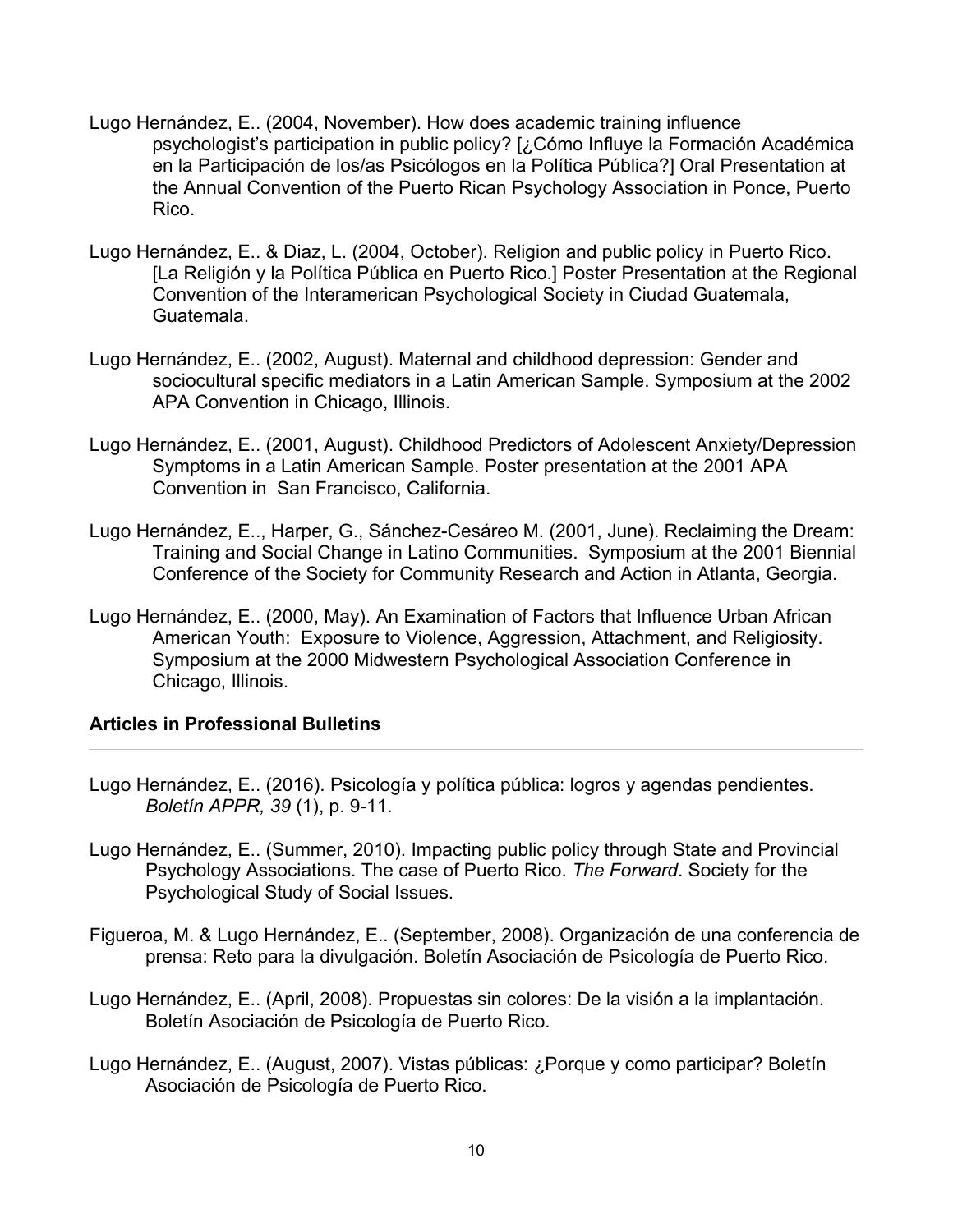Lugo Hernández, E.., Harper, G., Sánchez-Cesareo, M. (2003). Reclaiming the dream: Training and social change in Latino communities. *The Community Psychologist, 36*, 1, 36-40*.*

#### **Newspaper Articles**

- Lugo Hernández, E.. (2018, September 5). Children and youth social participation: A need in cultural change [Participación social de la niñez y juventud: urge un cambio en cultura.] El Nuevo Día.
- Lugo Hernández, E.. (2018, August 24). Hitler, Trump, pedophilia and partisanship [Hitler, Trump, pedofilia y partidismo]. El Nuevo Día.
- Lugo Hernández, E.. (2018, June 15). The imperative of science in Puerto Rican public policy [El imperante de la ciencia en la política pública de Puerto Rico. El Nuevo Día.
- Lugo Hernández, E.. (2018, March 25). Serious threat to youth [Seria amenaza a la juventud]. El Nuevo Día.
- Lugo Hernández, E.. (2018, February 25). Youth demands [Los reclamos de la juventud]. El Nuevo Día.
- Lugo Hernández, E.. (2018, February 16). Killer inaction [Inacción asesina]. El Nuevo Día.
- Lugo Hernández, E.. (2017, December 7). No more resilience without resources [No más resiliencia sin recursos]. El Nuevo Día.
- Lugo Hernández, E.. (2017, March 28). Men against O'neill and sexual harassment [Hombres contra O'neill y el acoso sexual. El Nuevo Día.
- Lugo Hernández, E.. (2017, March 23) Sports imperialism [Imperialismo deportivo]. El Nuevo Día.
- Lugo Hernández, E.. (2017, March 8). Recipe against future male sexism. [Receta contra futuros machistas.] El Nuevo Día.
- Lugo Hernández, E.. (2017,February 27). Letter to children and youth in Puerto Rico. [Carta a la niñez y juventud de Puerto Rico.] El Nuevo Día.
- Lugo Hernández, E.. (2017, February 21). The privileged revolution. [La revolución de los privilegiados]. El Nuevo Día.
- Lugo Hernández, E.. (2016, December 13).The effects of behaving as a man. [Los efectos de portarse como hombre.] El Nuevo Día.
- Lugo Hernández, E.. (2016, November 14). Christianity and the 2016 elections. [El cristianismo y las elecciones del 2016.] El Nuevo Día.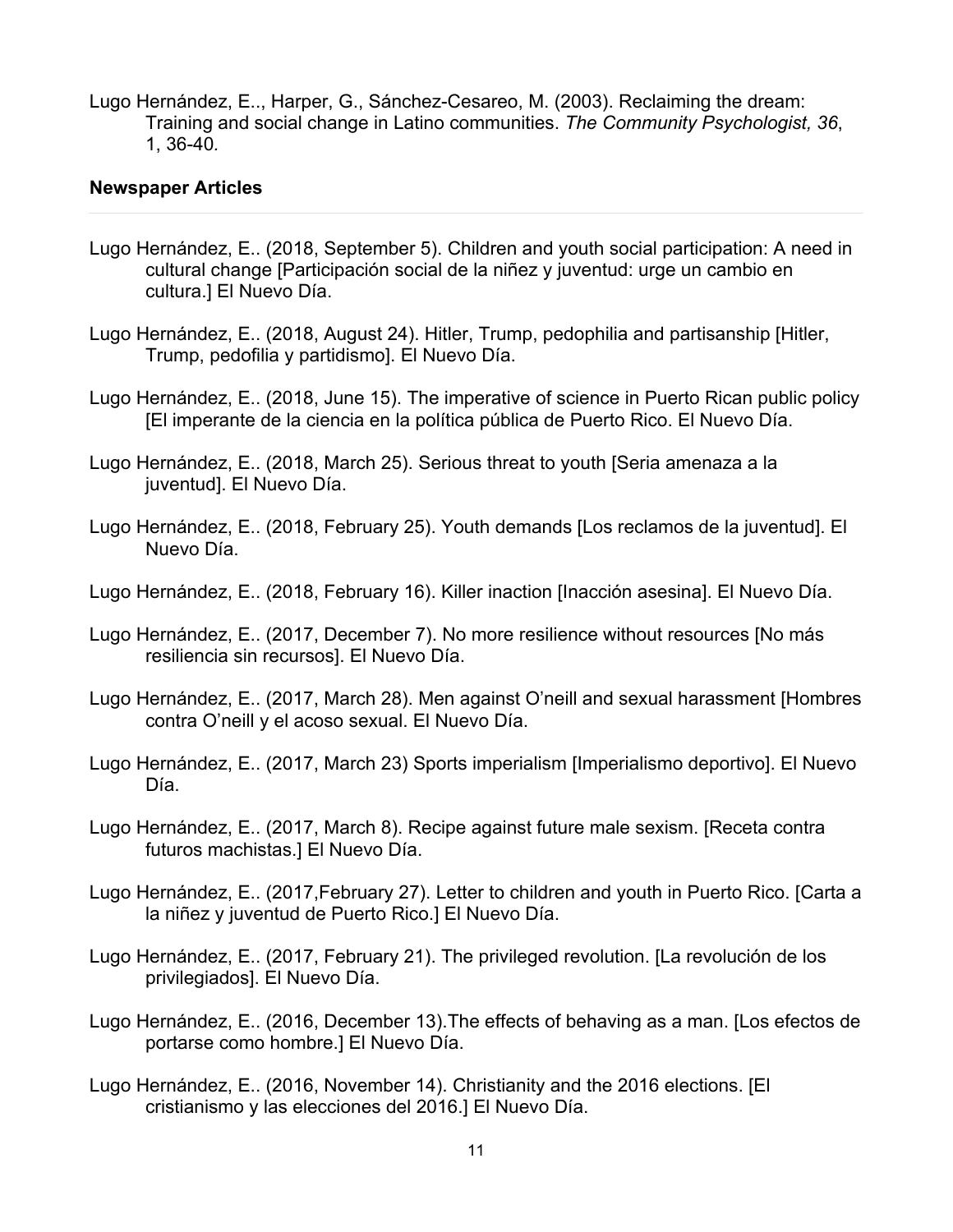- Lugo Hernández, E.. (2016, November 7). When you vote, think about the children. [Cuando vote, piense en los niños.] El Nuevo Día.
- Lugo Hernández, E.. (2016, October 9). Those habits that lead us to spend energy. [Esos hábitos que llevan a gastar electricidad.] El Nuevo Día.
- Lugo Hernández, E.. (2016, October 28). Laughter without prejudice, please. [Risas sin prejuicio, por favor.] Diálogo.
- Lugo Hernández, E.. (2016, October 6). The other face of migration. [La otra cara de la migración.] Diálogo.
- Lugo Hernández, E.. (2016, September 21).Parental conflict and children well-being. [Conflicto parental y bienestar en los hijos.] El Nuevo Día.
- Lugo Hernández, E.. (2016, September 15). The true patriot. [El verdadero patriota.] El Nuevo Día.
- Lugo Hernández, E.. (2016, September 14).The voice of young people in the crisis. [La voz de la juventud en la crisis.] El Nuevo Día.
- Lugo Hernández, E.. (2016, August 22). Seven strategies to manage the economic crisis with yor children. [Siete estrategias para manejar la crisis económica con los hijos.] El Nuevo Día.
- Lugo Hernández, E.. (2016, August 2). Facing the Pokemon Go parental paranoia. [De cara a la paranoia parental por el Pokemon Go.] El Nuevo Día.
- Lugo Hernández, E.. (2015, September 8). Invisible in the crisis: Toward a National child and youth development plan. [Invisibilizados en la crisis: hacia un plan Nacional de desarrollo de la niñez y juventud.] Diálogo.
- Lugo Hernández, E.. (2010, December 8). About strikes, identities and being Puerto Rican [De huelgas, identidades y puertorriqueñidad]. El Vocero.
- Lugo Hernández, E.. (2009, January 29). Together against the crisis: Prevention and Evaluation [Juntos ante la crisis: Prevención y Evaluación]. El Vocero.
- Lugo Hernández, E.. (2008, Jan. 10). Proposals without Colors [Propuestas sin colores]. El Nuevo Día.
- Lugo Hernández, E.. (2004, April 15). Strategies for a Culture of Peace [Estrategias para una cultura de paz]. El Nuevo Día.

### **Event Coordination**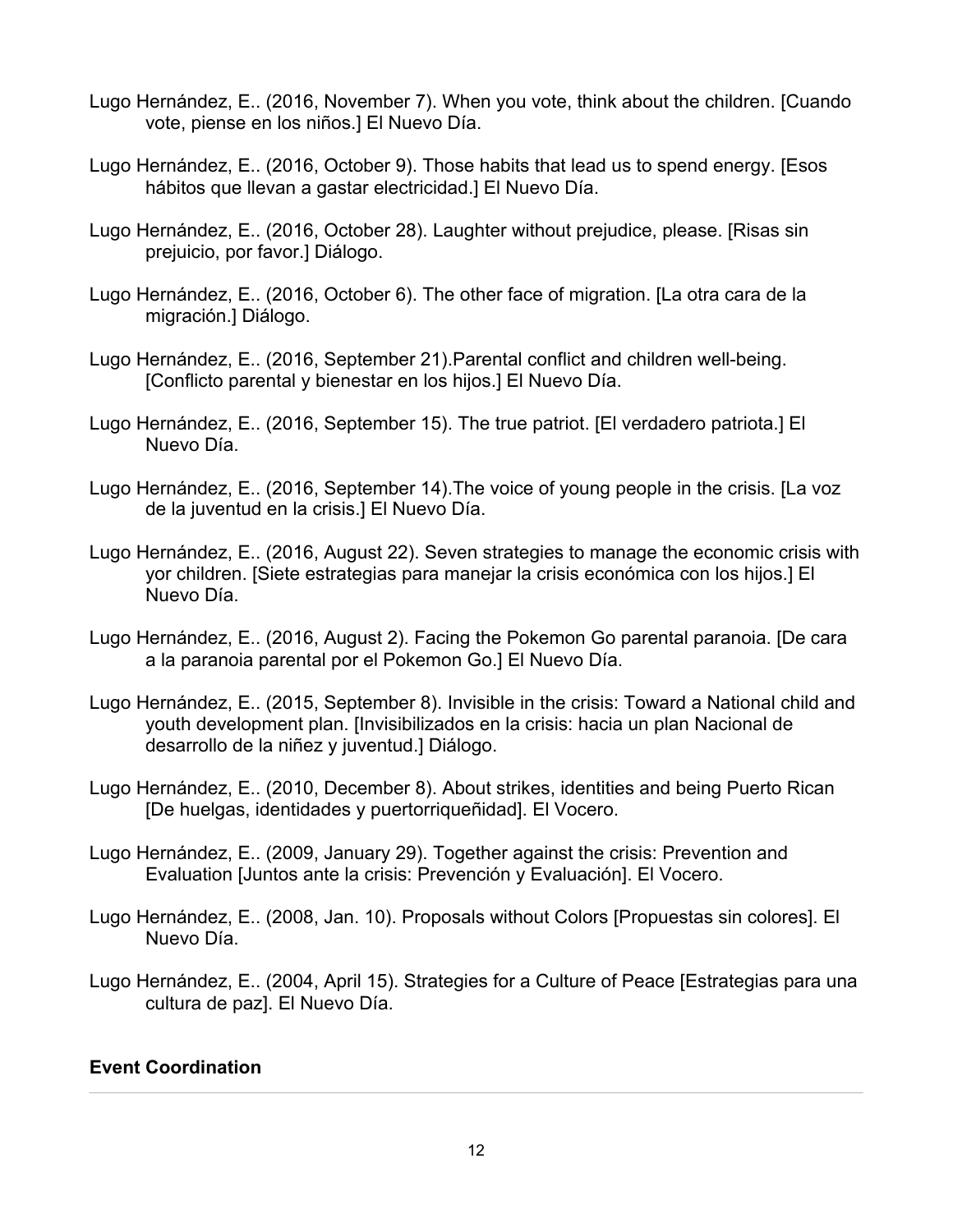- 2018 Coordinator, 2da Conferencia Avances en Investigación y Acción con la Niñez y Juventud **Description**: Develop work plan, supervise subcommittee coordinators, supervise event's finances, assist in identifying sponsors, identifying speakers and coordinating their participation in the event, negotiating with hotels and other suppliers).
- 2015 Coordinator, 1ra Conferencia Avances en Investigación y Acción con la Niñez y Juventud **Description**: Develop work plan, supervise subcommittee coordinators, supervise event's finances, assist in identifying sponsors, identifying speakers and coordinating their participation in the event, negotiating with hotels and other suppliers).
- 2015 Coordinator, Panel discussion on Gender Perspective in Puerto Rico Public **Schools** This was a panel that targeted the general University of Puerto Rico, Mayaguez campus population to discuss a new policy by the PR Department of Education to promote a gender perspective in schools.)
- 2015 Coordinator, Panel discussion on Psychology and Public Policy This was a panel coordinated with students from my Human Diversity course and targeted the general University of Puerto Rico, Mayaguez campus population to discuss the experiences of psychologists in this area of intervention).
- 2015 Coordinator, Panel discussion on the impact of videogames on youth mental health This was a panel coordinated with students from my Human Diversity course and targeted the general campus population to discuss DSM V diagnoses and controversies surrounding the impact of video games).
- 2010- 2012 Coordinator, Convention Committee of the Puerto Rico Psychology Association **Description**: Coordinate the Association's main yearly event, develop appropriate work plan, supervise subcommittee coordinators, supervise event's finances, assist in identifying exhibitors and sponsors, identifying national and international speakers and coordinating their participation in the event, negotiating with hotels and other suppliers, developing periodic reports for the APPR Board)

# **Honors and Awards**

| 2015 | Distinguished Psychologists in Public Policy or Public Service Award<br>Awarded by the Puerto Rico Psychology Association |
|------|---------------------------------------------------------------------------------------------------------------------------|
| 2007 | Child Intervention, Prevention and Services (CHIPS)<br>Fellow                                                             |